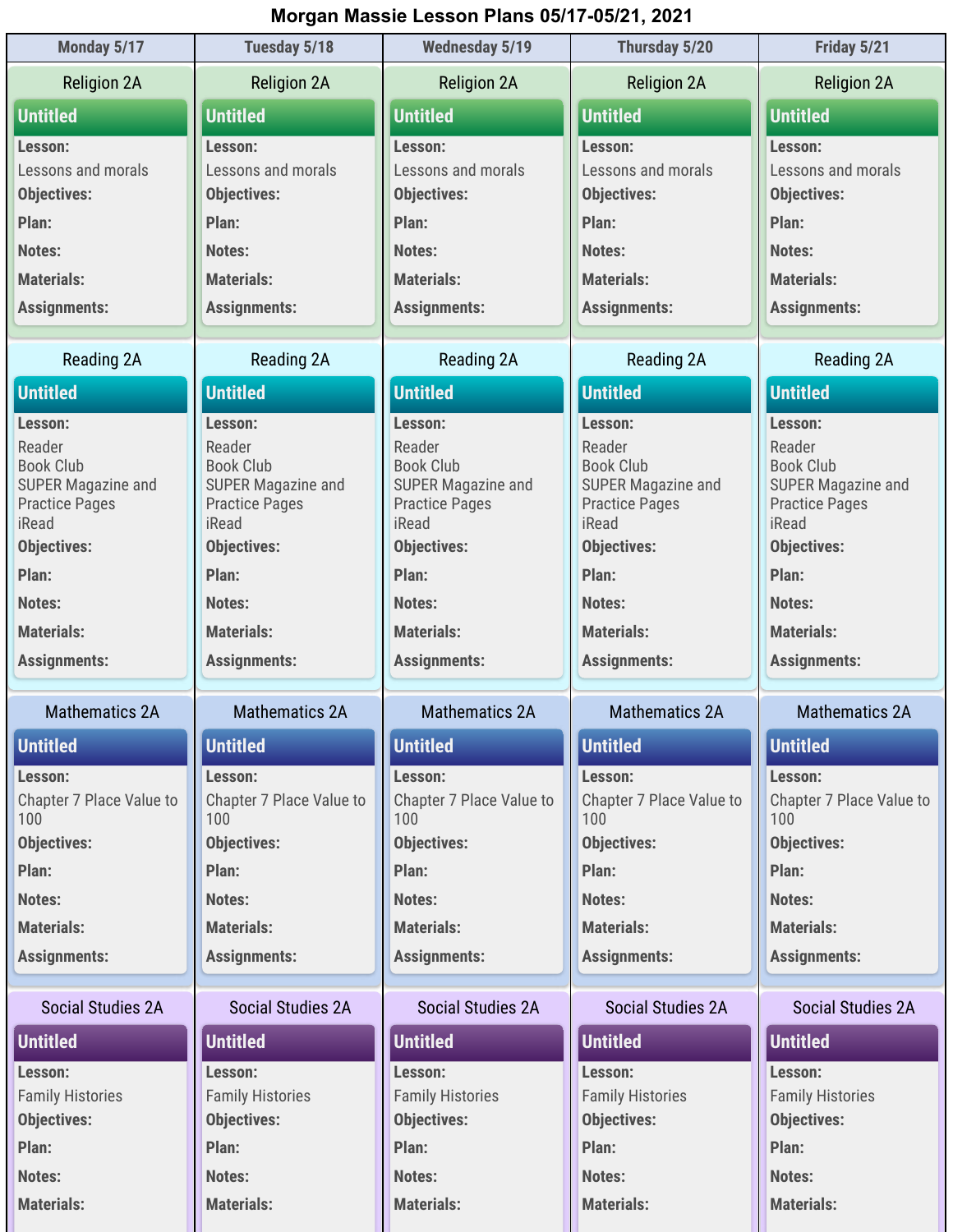| <b>Assignments:</b>                               | <b>Assignments:</b>                               | <b>Assignments:</b>                               | <b>Assignments:</b>                               | <b>Assignments:</b>                               |
|---------------------------------------------------|---------------------------------------------------|---------------------------------------------------|---------------------------------------------------|---------------------------------------------------|
| Science 2A                                        | Science 2A                                        | Science 2A                                        | Science 2A                                        | Science 2A                                        |
| <b>Untitled</b>                                   | <b>Untitled</b>                                   | <b>Untitled</b>                                   | <b>Untitled</b>                                   | <b>Untitled</b>                                   |
| Lesson:                                           | Lesson:                                           | Lesson:                                           | Lesson:                                           | Lesson:                                           |
| <b>Force and Motion</b>                           | <b>Force and Motion</b>                           | <b>Force and Motion</b>                           | <b>Force and Motion</b>                           | Force and Motion                                  |
| <b>Objectives:</b>                                | <b>Objectives:</b>                                | <b>Objectives:</b>                                | <b>Objectives:</b>                                | <b>Objectives:</b>                                |
| Plan:                                             | Plan:                                             | Plan:                                             | Plan:                                             | Plan:                                             |
| Notes:                                            | Notes:                                            | Notes:                                            | Notes:                                            | Notes:                                            |
| <b>Materials:</b>                                 | <b>Materials:</b>                                 | <b>Materials:</b>                                 | <b>Materials:</b>                                 | <b>Materials:</b>                                 |
| <b>Assignments:</b>                               | <b>Assignments:</b>                               | <b>Assignments:</b>                               | <b>Assignments:</b>                               | <b>Assignments:</b>                               |
| <b>Phonics 2A</b>                                 | <b>Phonics 2A</b>                                 | Phonics 2A                                        | Phonics 2A                                        | <b>Phonics 2A</b>                                 |
| <b>Untitled</b>                                   | <b>Untitled</b>                                   | <b>Untitled</b>                                   | <b>Untitled</b>                                   | <b>Untitled</b>                                   |
| Lesson:                                           | Lesson:                                           | Lesson:                                           | Lesson:                                           | Lesson:                                           |
| Spelling on whiteboards                           | Spelling on whiteboards                           | Spelling on whiteboards                           | Spelling on whiteboards                           | Spelling on whiteboards                           |
| Word Workbook Page<br><b>Objectives:</b>          | Word Workbook Page<br><b>Objectives:</b>          | Word Workbook Page<br><b>Objectives:</b>          | Word Workbook Page<br><b>Objectives:</b>          | Word Workbook Page<br><b>Objectives:</b>          |
| Plan:                                             | Plan:                                             | Plan:                                             | Plan:                                             | Plan:                                             |
| Notes:                                            |                                                   |                                                   | Notes:                                            | Notes:                                            |
| <b>Materials:</b>                                 | Notes:                                            | Notes:                                            | <b>Materials:</b>                                 |                                                   |
|                                                   | <b>Materials:</b>                                 | <b>Materials:</b>                                 |                                                   | <b>Materials:</b>                                 |
| <b>Assignments:</b>                               | <b>Assignments:</b>                               | <b>Assignments:</b>                               | <b>Assignments:</b>                               | <b>Assignments:</b>                               |
| <b>Spelling 2A</b>                                | Spelling 2A                                       | <b>Spelling 2A</b>                                | <b>Spelling 2A</b>                                |                                                   |
|                                                   |                                                   |                                                   |                                                   | <b>Spelling 2A</b>                                |
| <b>Untitled</b>                                   | <b>Untitled</b>                                   | <b>Untitled</b>                                   | <b>Untitled</b>                                   | <b>Untitled</b>                                   |
| Lesson:                                           | Lesson:                                           | Lesson:                                           | Lesson:                                           | Lesson:                                           |
| Spelling on whiteboards                           | Spelling on whiteboards                           | Spelling on whiteboards                           | Spelling on whiteboards                           | Spelling on whiteboards                           |
| <b>Word Workbook Pages</b>                        | <b>Word Workbook Pages</b>                        | Word Workbook Pages                               | Word Workbook Pages                               | Word Workbook Pages                               |
| <b>Spelling Test Friday</b><br><b>Objectives:</b> | <b>Spelling Test Friday</b><br><b>Objectives:</b> | <b>Spelling Test Friday</b><br><b>Objectives:</b> | <b>Spelling Test Friday</b><br><b>Objectives:</b> | <b>Spelling Test Friday</b><br><b>Objectives:</b> |
| Plan:                                             | Plan:                                             | Plan:                                             | Plan:                                             | Plan:                                             |
| Notes:                                            | Notes:                                            | Notes:                                            | Notes:                                            | <b>Notes:</b>                                     |
| <b>Materials:</b>                                 | <b>Materials:</b>                                 | <b>Materials:</b>                                 | <b>Materials:</b>                                 | <b>Materials:</b>                                 |
| <b>Assignments:</b>                               | <b>Assignments:</b>                               | <b>Assignments:</b>                               | <b>Assignments:</b>                               | <b>Assignments:</b>                               |
| English 2A                                        | English 2A                                        | English 2A                                        | English 2A                                        | English 2A                                        |
| <b>Untitled</b>                                   | <b>Untitled</b>                                   | <b>Untitled</b>                                   | <b>Untitled</b>                                   | <b>Untitled</b>                                   |
| Lesson:                                           | Lesson:                                           | Lesson:                                           | Lesson:                                           | Lesson:                                           |
| <b>Butterfly Journal Writing</b>                  | <b>Butterfly Journal Writing</b>                  | <b>Butterfly Journal Writing</b>                  | <b>Butterfly Journal Writing</b>                  | <b>Butterfly Journal Writing</b>                  |
| <b>Family Histories Writing</b>                   | <b>Family Histories Writing</b>                   | <b>Family Histories Writing</b>                   | <b>Family Histories Writing</b>                   | <b>Family Histories Writing</b>                   |
| <b>Objectives:</b>                                | <b>Objectives:</b>                                | <b>Objectives:</b>                                | <b>Objectives:</b>                                | <b>Objectives:</b>                                |
| Plan:                                             | Plan:                                             | Plan:                                             | Plan:                                             | Plan:                                             |
| <b>Notes:</b>                                     | Notes:                                            | Notes:                                            | Notes:                                            | <b>Notes:</b>                                     |
| <b>Materials:</b>                                 | <b>Materials:</b>                                 | <b>Materials:</b>                                 | <b>Materials:</b>                                 | <b>Materials:</b>                                 |
| <b>Assignments:</b>                               | <b>Assignments:</b>                               | <b>Assignments:</b>                               | <b>Assignments:</b>                               | <b>Assignments:</b>                               |